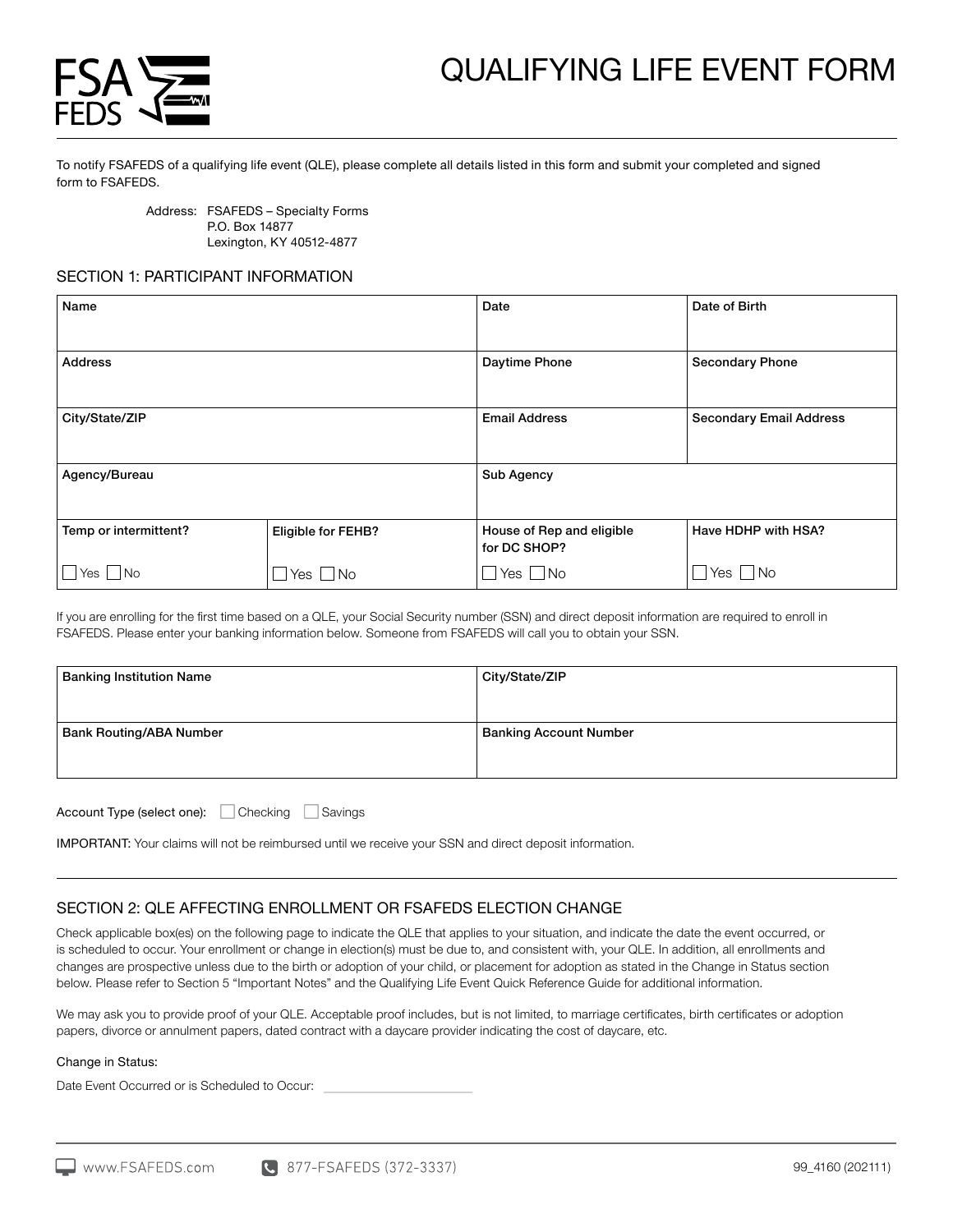

#### Type of Qualifying Life Event:

- Change in your legal marital status (i.e., marriage, legal separation, divorce, or death of your spouse)
- Birth, adoption of your child, or placement for adoption
- Death of a spouse or qualifying dependent
- Other change in the number of your qualified dependents (e.g., parents now reside with you because they are incapable of self-care); explain reason:

#### Change in employment status (for you, your spouse or your dependent) that affects eligibility for health insurance benefits

Leave Without Pay (LWOP) due to military deployment. This selection gives you the option of adjusting your annual election. If you will be deployed for longer than 180 days and wish to cancel your account, please submit a HEART Act- QRD form.

| Change in your dependent's eligibility. (e.g., your child reaches age 13 when he/she is no longer eligible for coverage under a DCFSA) |  |  |
|----------------------------------------------------------------------------------------------------------------------------------------|--|--|
|                                                                                                                                        |  |  |

Change in cost or coverage for daycare or elder care, such as a significant cost increase charged by your current daycare provider, or a change in your provider (DCFSA only)

Other; please explain:

## SECTION 3: ELECTION CHANGES OR FSA ENROLLMENT

As a result of, and consistent with, the QLE indicated in Section 2 above, please provide the information below.

| Health Care $-1$ am currently enrolled in: $   \cdot   $ | Health Care FSA (HCFSA) | Limited Expense HCFSA (LEX HCFSA) | No Account |
|----------------------------------------------------------|-------------------------|-----------------------------------|------------|
|----------------------------------------------------------|-------------------------|-----------------------------------|------------|

Note: Your new election cannot be less than the expenses for which you've already been reimbursed or less than the amount you have already contributed to your account. The new election amount you indicate below will replace your current annual election. Your current election amount will still be available for expenses incurred between your original effective date through the effective date of this QLE. Your new election amount is only available for claims incurred from the effective date of this QLE forward. Please see Section 5 for information on how FSAFEDS will determine your effective date of coverage.

| I WANT TO: (PLEASE CHECK ONE)                                                                                                                                                                                                                                                                                  | MY CURRENT ELECTION IS: | MY NEW ELECTION WILL BE: |
|----------------------------------------------------------------------------------------------------------------------------------------------------------------------------------------------------------------------------------------------------------------------------------------------------------------|-------------------------|--------------------------|
| Increase an existing election<br>Your current election amount will still be available for expenses incurred<br>between your original effective date through the effective date of this QLE.<br>You cannot use your new election amount for claims incurred prior to the<br>effective date of this QLE forward. |                         |                          |
| Decrease an existing election<br>Your new election cannot be less than the expenses for which you've already<br>been reimbursed or less than the amount you have already contributed to your<br>account.                                                                                                       |                         |                          |
| Elect to participate (new account only)<br>Direct deposit is required to enroll. An FSAFEDS Benefits Counselor will call<br>you to obtain this information at the number provided above.                                                                                                                       | N/A                     |                          |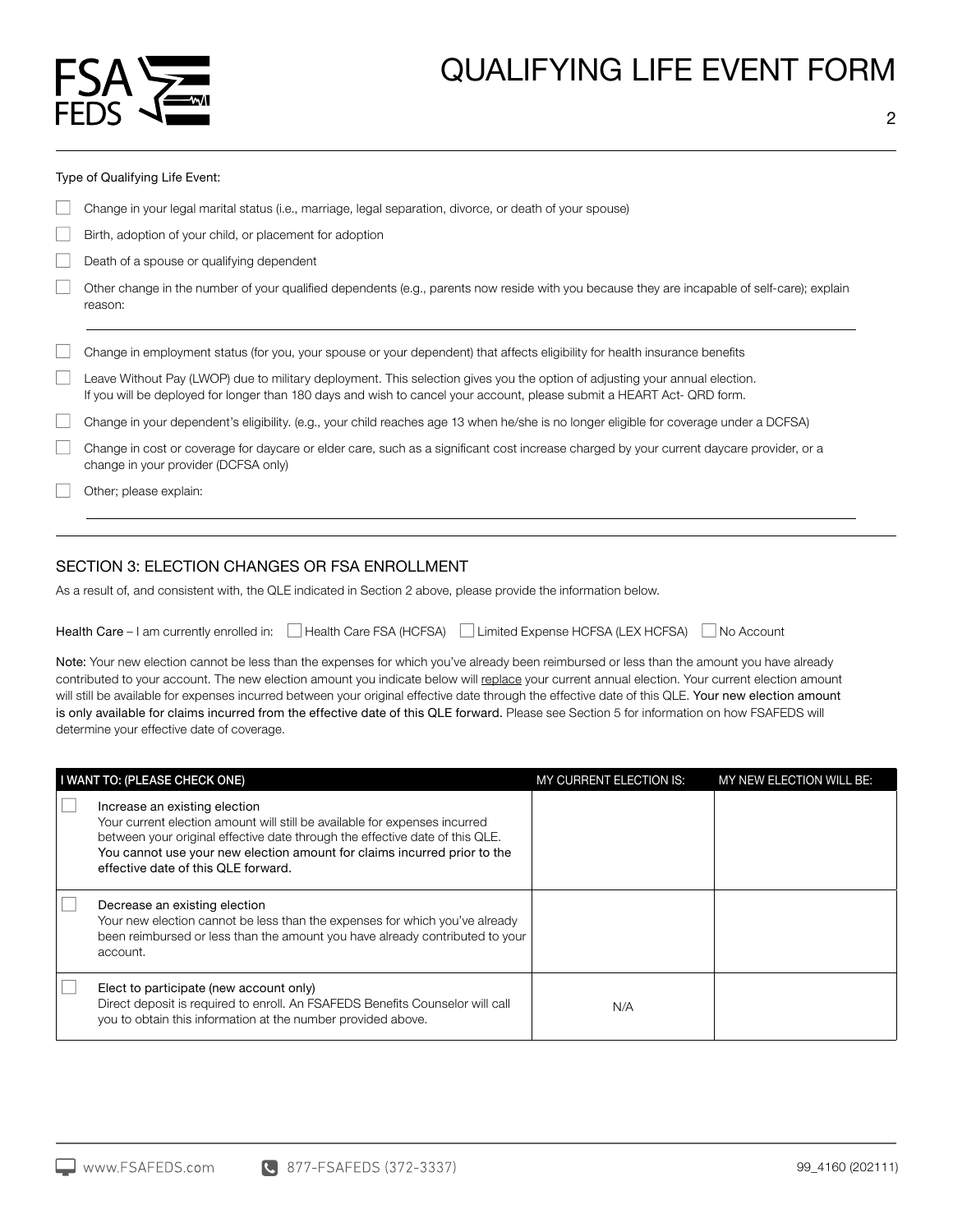

Dependent Care – I am currently enrolled in: □ Dependent Care FSA (DCFSA) No Account

Note: Your new election cannot be less than the expenses for which you've already been reimbursed or less than the amount you have already contributed to your account. The new election amount you indicate below will replace your current annual election. Your current election amount will still be available for expenses incurred between your original effective date through the effective date of this QLE. Your new election amount is only available for claims incurred from the effective date of this QLE forward. Please see Section 5 for information on how FSAFEDS will determine your effective date of coverage.

| I WANT TO: (PLEASE CHECK ONE)                                                                                                                                                                                                                                                                                  | MY CURRENT ELECTION IS: | MY NEW ELECTION WILL BE: |
|----------------------------------------------------------------------------------------------------------------------------------------------------------------------------------------------------------------------------------------------------------------------------------------------------------------|-------------------------|--------------------------|
| Increase an existing election<br>Your current election amount will still be available for expenses incurred<br>between your original effective date through the effective date of this QLE.<br>You cannot use your new election amount for claims incurred prior to the<br>effective date of this QLE forward. |                         |                          |
| Decrease an existing election<br>Your new election cannot be less than expenses for which you've already<br>been reimbursed or the amount you have on deposit.                                                                                                                                                 |                         |                          |
| Elect to participate (new account only)<br>Direct deposit is required to enroll. An FSAFEDS Benefits Counselor will call<br>you to obtain this information at the number provided above. Your dependent<br>information is also required (please enter below).                                                  | N/A                     |                          |

Dependent Information (required for new account)

| <b>Last Name</b> |
|------------------|
| Date of Birth    |
|                  |

Note: Your dependent must be under age 13, or incapable of self-care in order to be eligible for a DCFSA.

## SECTION 4: CANCELLATION OF A QLE

Complete this section only if you are canceling the QLE referenced above. This means you previously submitted a QLE to FSAFEDS to request a change in your election(s). You may only request cancellation of the QLE if the event did not occur. Upon cancellation of the QLE, your most recent election will be restored. Your most recent election amount will be determined based upon your original enrollment, or as a result of a previously approved QLE, whichever occurred last.

## Cancel a change I already requested.

I REVOKE the requested QLE referenced above and request my most recent election be restored.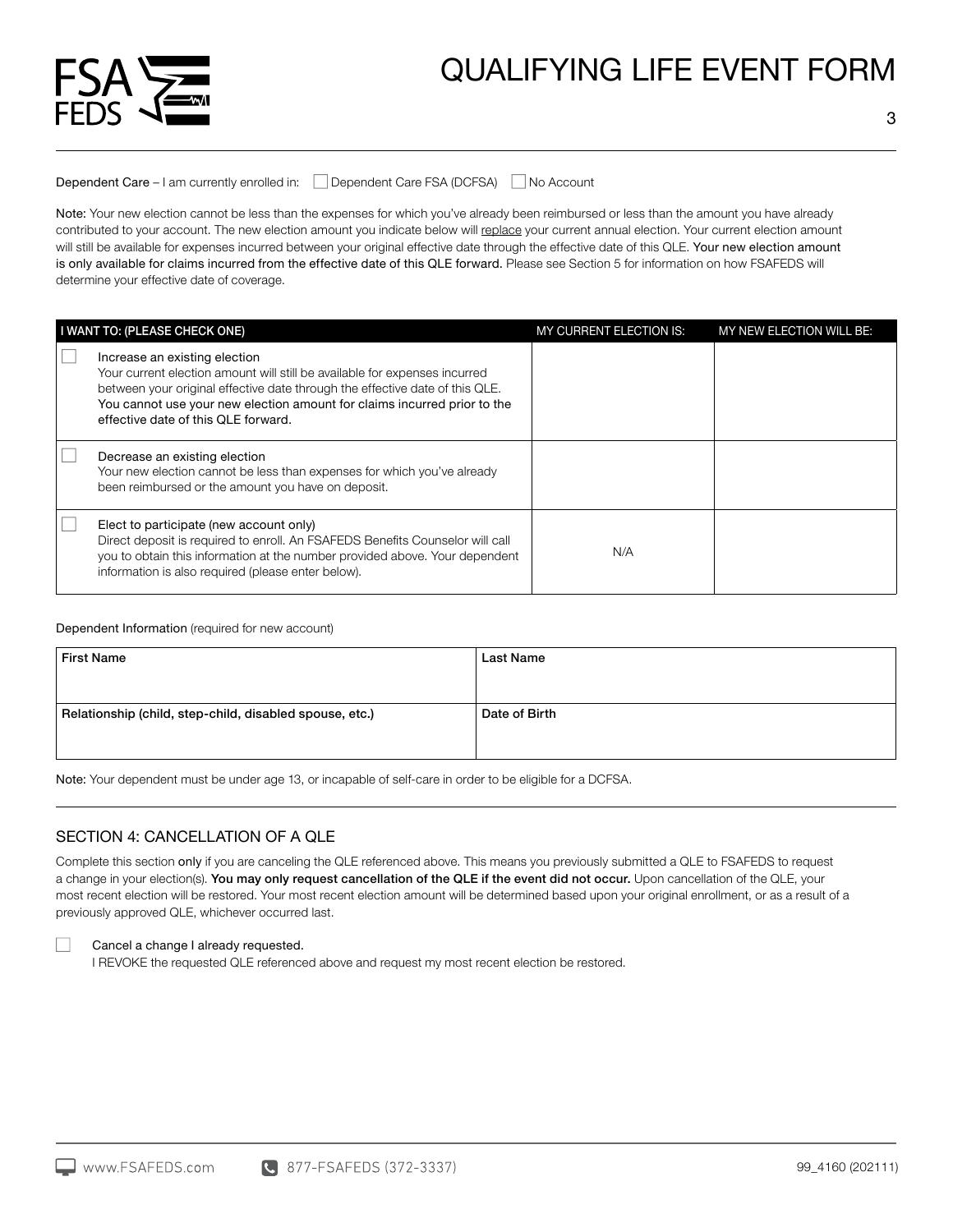

## SECTION 5: IMPORTANT NOTES – PLEASE READ

## About Your QLE:

- You cannot reduce your election for a HCFSA, LEX HCFSA or DCFSA to a point where your total allotment is less than the amount you've already been reimbursed or has been deposited in your account. Remember, your annual election cannot be less than \$100 or greater than \$5,000 for a DCFSA (or \$2,500 if you are married and file separately), or \$2,850 for a HCFSA or LEX HCFSA.
- You can submit a QLE request anywhere from 31 days before to 60 days after the date of the event.
- If we receive your QLE request on or after October 1 of any benefit period, we will only consider it if it results in a decrease in your annual election. We will not approve a QLE resulting in an increase in your annual election due to the limited number of pay dates remaining in the calendar year.

### Notification and Effective Date of Coverage:

- If your QLE is due to the birth or adoption of your child or placement for adoption, your effective date will be retroactive to the date of that event. Otherwise, your effective date will be the first day of the first pay period that begins after we approve your QLE. FSAFEDS will determine the appropriate prorated allotment amount.
- For QLEs submitted prior to the date of the event, the effective date of the QLE will be the first day of the pay period following the date of the event.
- If you submit this form before the event, but the event does not occur for any reason, then you need to fill out Section 4 "Cancellation of this QLE" of this form and fax it to us toll-free at 866-643-2245 immediately. FSAFEDS will stop the changes from being made to your account or, if already made, adjust your account accordingly.

## SECTION 6: ACKNOWLEDGMENT INSTRUCTIONS

### By signing on page 6, I acknowledge the following information.

My salary will be reduced by the amount I elect under the Federal FSA Program, known as FSAFEDS, continuing for each pay date until my enrollment is amended or terminated. My salary reductions will automatically end after the last pay date in the 2022 calendar year. These reductions do NOT automatically carry forward for the following calendar year.

I agree to use direct deposit for my reimbursements.

Please note: If you do not use the services of some type of financial institution and/or your financial institution is not capable of receiving direct deposit, otherwise known as Electronic Funds Transfers (EFT), you cannot enroll in the FSAFEDS Program. Please contact an FSAFEDS Benefits Counselor toll-free at 877-FSAFEDS (372-3337), TTY: 866-353-8058, Monday through Friday from 9 a.m until 9 p.m., Eastern Time.

If I wish to participate in FSAFEDS in 2022, I must make an election. Enrollment is not automatic. The 2022 benefit period runs from January 1, 2022 through December 31, 2022 for the Health Care account, and from January 1, 2022 through March 15, 2023 for the Dependent Care account.

#### I cannot change or revoke any of my elections:

- Until the next Open Season, when I can make a new election.
- Unless I experience a qualifying life event (for example, marriage, divorce and other such events allowed under the Internal Revenue Code and this Plan) and my election change is caused by, and consistent with, the qualifying life event. If my qualifying life event occurs on or after October 1, I will only be able to reduce my FSAFEDS election amount; I will not be able to increase it.

My FSAFEDS allotments are pre-tax elections and will reduce my salary for Social Security tax purposes. This means that my Social Security benefits could be slightly decreased.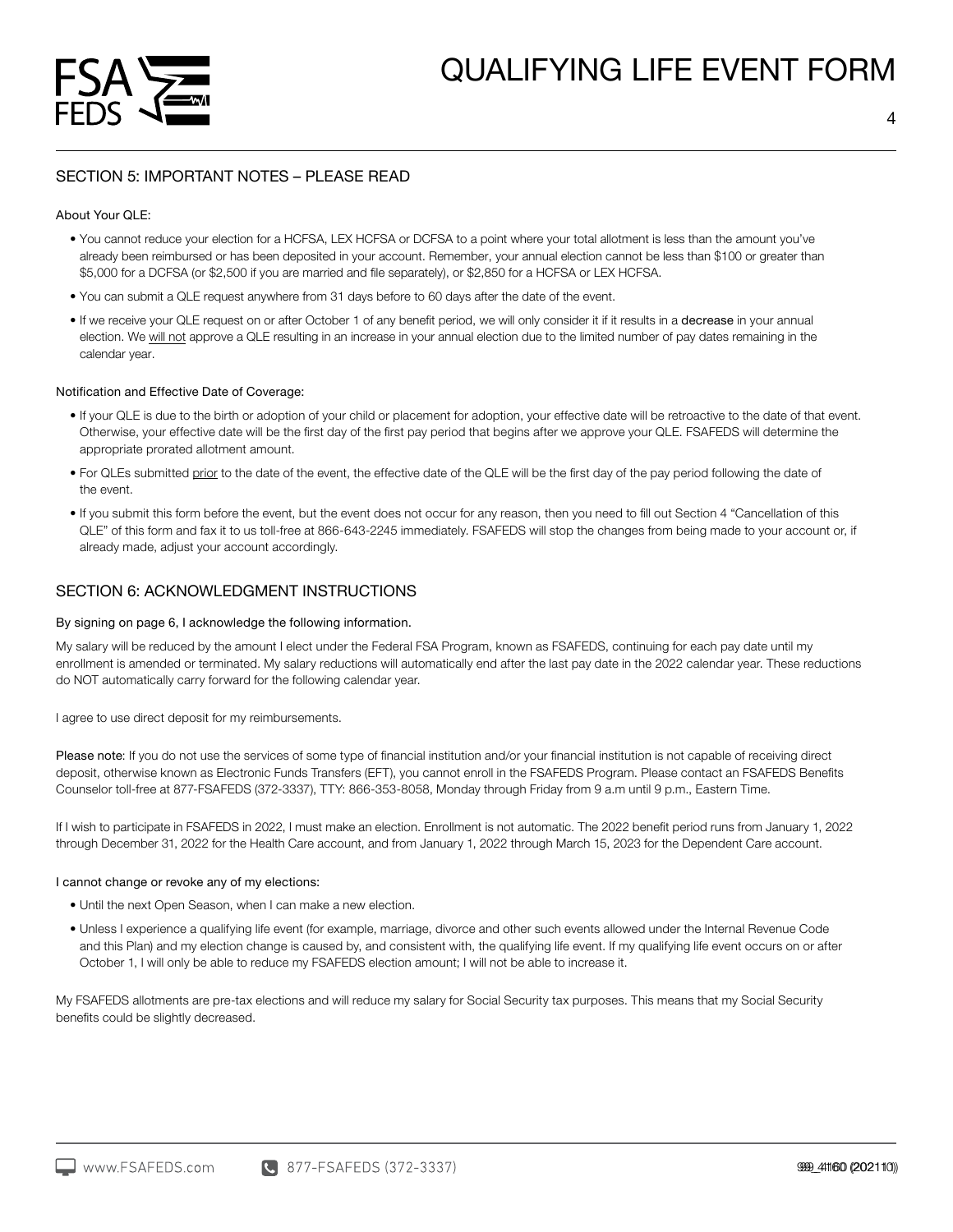

[BENEFEDS](https://www.benefeds.com/) is the administrative system authorized by the Office of Personnel Management to handle payroll deduction functions for FSAFEDS. BENEFEDS works directly with HealthEquity, Inc., the third party administrator for FSAFEDS, and federal agencies to process the payroll deduction(s) of my FSAFEDS allotments. BENEFEDS also handles enrollment and payroll processing functions for the Federal Employees Dental and Vision Insurance Program (FEDVIP).If I am enrolled in FEDVIP, I understand that BENEFEDS will send information about my FEDVIP enrollment to HealthEquity, Inc., for purposes of coordination of benefits with my FSAFEDS account.

I understand that I must notify FSAFEDS if I am reimbursed for the same expense from both my FEDVIP plan and FSAFEDS. I agree that it will be my responsibility to return the duplicate reimbursement to FSAFEDS.

If I wish to continue my enrollment, I must make an election each year during Open Season, or my enrollment will automatically stop.

My allotment per pay date is my annual election divided by the number of remaining pay dates in the 2022 benefit period.

## HEALTH CARE ACCOUNTS

#### Claim Deadlines

I can only submit claims for reimbursement of eligible health care expenses for the 2022 benefit period that are incurred on or after my effective date as shown on my confirmation statement, through December 31, 2022.

I must file all claims for the 2022 benefit period no later than April 30, 2023.

#### **Carryover**

In the 2022 benefit period, HCFSA or LEX HCFSA participants can carry over up to \$570 of unused funds to an HCFSA or LEX HCFSA in the 2023 benefit period, as long as they re-enroll in 2023.

I must be employed by an agency that participates in FSAFEDS and actively making allotments from my pay through December 31, 2022 to use carryover. I must also re-enroll in a HCFSA or LEX HCFSA for the 2023 benefit period to use carryover.

If I am not eligible for carryover, I will forfeit any amounts I have remaining in my 2022 HCFSA or LEX HCFSA after December 31, 2022, for which I have not incurred valid expenses and submitted valid claims. My agency does not have the authority to provide waivers for me or any employee regarding funds that may be forfeited.

## Leave Without Pay, Separation or Retirement

If I go on leave without pay (LWOP) and will not be making allotments to my account(s), separate, or retire, I can only be reimbursed for eligible health care expenses I've incurred on or before my date of separation, LWOP or retirement. If I choose to cancel my enrollment as a result of a QLE, only expenses incurred on or before my cancellation date are eligible.

### DEPENDENT CARE ACCOUNTS

#### Claim Deadlines

I can only submit claims for reimbursement of eligible dependent care expenses for the 2022 benefit period that are incurred on or after my effective date as shown on my confirmation statement, through March 15, 2023.

I must file all claims for the 2022 benefit period no later than April 30, 2023.